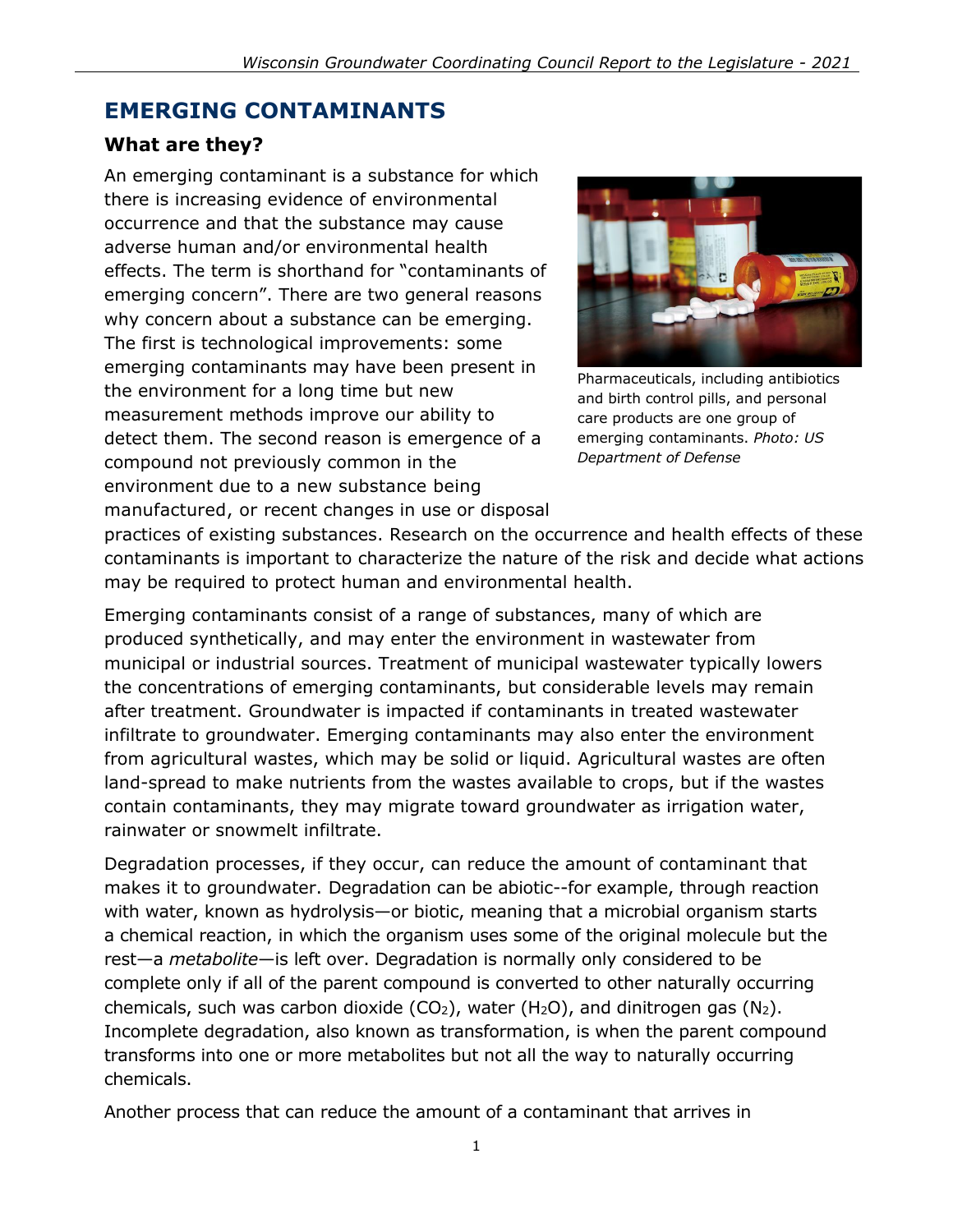groundwater is *sorption*. Sorption is a physical/chemical reaction in which substances, dissolved or suspended in water, form a bond with minerals or soil organic matter, attaching them to the solid material. Sorption can be reversible, meaning that *desorption* can also occur later. Desorption can occur when the concentration of the same substance in infiltrating water decreases. This can happen, for example, during a large rain event. If a contaminant desorbs under commonly occurring conditions, sorption only increases the amount of time before contaminants make it to groundwater.

Emerging contaminants for which a laboratory analytical standard (i.e., the pure substance dissolved in water or another liquid at a known concentration) exists are often measured with *liquid chromatography with mass spectrometry detection* (LCMS). With this technique, a liquid sample is injected into the laboratory instrument, with or without procedures to "clean up" the sample by removing other compounds that may interfere with measurement. Substances within the sample are then ionized with an electrical charge, and ionized portions of the substances are detected with *mass spectrometry*. The results of mass spectrometry can then be used to determine the molecular weight of the substances in the sample under investigation and identification of specific compounds in the sample can be made.

Technologically advanced variations of this technique include the use of *tandem mass spectrometry detection* (MS/MS), in which two different methods of ionizing the chemicals dissolved in water are used, creating more fragments of the original substance. MS/MS is used for the measurement of Per- and Polyfluorinated Alkyl Substances (PFAS), in important category of emerging contaminants, under U.S. EPA and other methods.

Availability of a laboratory analytical standard of a substance is necessary for definitive detection and quantitation. However, emerging research laboratory techniques use high resolution mass spectrometry (HRMS) to obtain a more holistic picture of the variety of chemical compounds present in a sample, including ones for which an analytical standard does not exist. When emerging contaminants are known or suspected to transform, HRMS is particularly useful for finding the metabolites. HRMS is also useful for detecting compounds in the second category of emerging contaminants—newly manufactured substances—for which a laboratory analytical standard may not yet exist. The information on the combinations of split fragments can be compared to a library of possible molecules. From this comparison, inferences about possible chemicals (including metabolites) present can be made, even without a laboratory analytical standard for the substance. HRMS laboratory devices are more expensive and currently less commonly available than LCMS (including ones with MS/MS capability).

The following sections give information on categories of emerging contaminants that may be found in Wisconsin groundwater.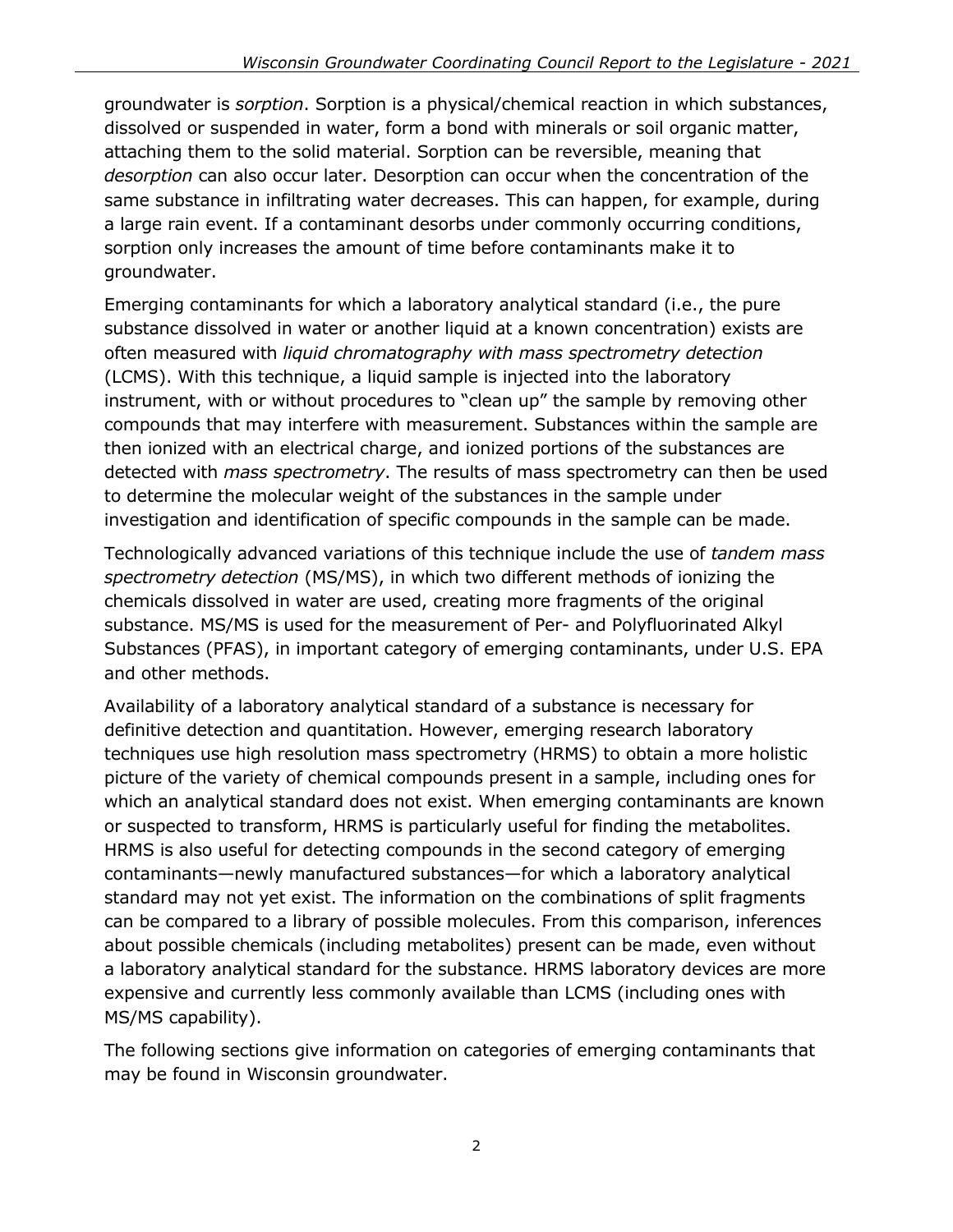### **Pharmaceuticals and Personal Care Products**

Pharmaceuticals enter the environment through disposal of unused pills as well as excretion of the compounds or their metabolites from the human body. A metabolite is a compound produced by the body's metabolism from the "parent" compound, i.e. the original pharmaceutical. Metabolites often, but not always, have similar chemical properties as the parent compound. Pharmaceuticals detected in groundwater worldwide include antibiotics, non-steroidal anti-inflammatory drugs, birth control medications, and many other prescription medicines. Many pharmaceuticals begin to degrade in soil passage or groundwater, but the presence and types of metabolites are, to a large extent, still being discovered. Stimulants such as caffeine and nicotine, as well as recreational drugs, may also be found in groundwater.

Together, pharmaceuticals and personal care products (PPCPs) - including shampoos, detergents and "over-the-counter" non-prescription medicines - make up a category of emerging contaminants that largely enter the environment from domestic wastewater and municipal sources. Point sources of PPCP discharge into the environment include wastewater treatment plants, which may remove some but not all of these compounds from wastewater, discharge from septic systems, land application of wastewater septage and leakage from older landfills.

## **Per- and Polyfluorinated Alkyl Substances (PFAS)**

A group of emerging contaminants of much current concern are perfluoroalkyl and polyfluoroalkyl substances (PFAS). These molecules are comprised of organic carbon chains in which some (poly-) or all (per-) hydrogen atoms have been replaced with fluorine atoms. PFAS have been used in a variety of industry and consumer products since the 1940s and are now being detected in groundwater and drinking water supplies worldwide. PFAS gained widespread use in part due to their ability to repel water and oil and withstand high temperatures. They are found in numerous consumer products, such as non-stick cookware, stain- and water-repellent clothing and carpeting, grease-resistant liners to food packaging including microwave popcorn, some spray paints, and Class B fire-fighting foams (fires involving flammable liquids).

Many polyfluorinated substances that are part of the PFAS chemicals family transform in the environment to other PFAS, especially to perfluoroalkyl acids such as perfluorooctanoic acid (PFOA) and perfluorooctane sulfonic acid (PFOS). However, PFAS are not known to degrade in groundwater or elsewhere in the environment into any non-toxic end products. Therefore, they may accumulate in environmental settings. Ways PFAS can enter the environment include placement of PFAS-containing products in landfills, use of the products in combination with water resulting in their presence in wastewater, spreading of biosolids (a product of wastewater treatment) on cropland to replenish soil organic matter, and direct use and lack of containment of the chemicals at manufacturing and firefighting sites.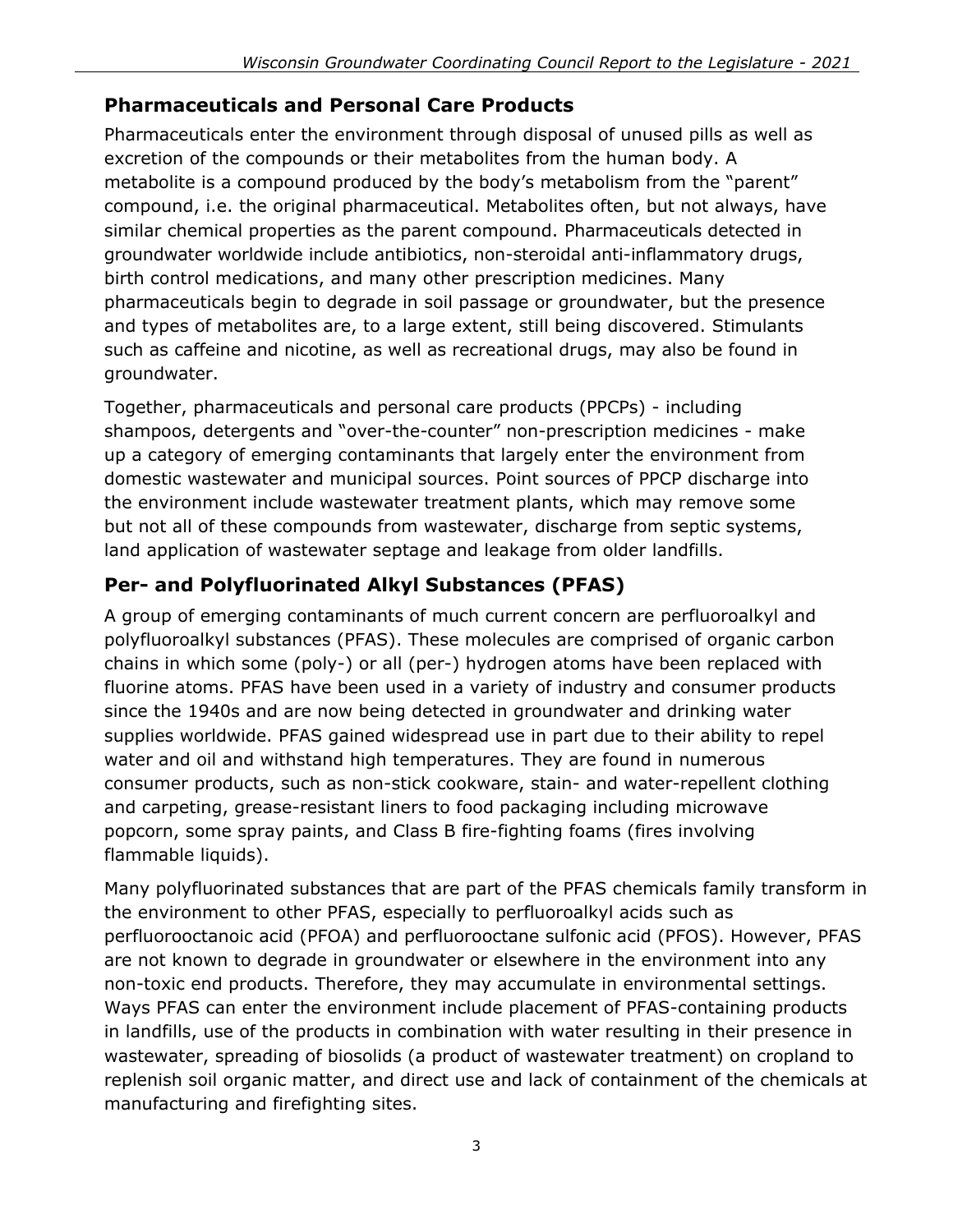The two most widely studied PFAS are PFOA and PFOS, both of which present health risks and are commonly found in groundwater. While these two substances may have been manufactured directly during the mid-20<sup>th</sup> century, manufacturing shifted during the late 20<sup>th</sup> century to polyfluorinated substances (precursors) that may transform to end products, including but not limited to PFOA and PFOS. These compounds may transform slowly in soil and groundwater, representing ongoing sources of PFOA and PFOS to the environment. Since the turn of the century, manufacturing has shifted to shorter chained compounds such as perfluorobutane sulfonate (PFBS) and its precursors, in applications where previously PFOS or its precursors was used. Additionally, manufacture of PFAS containing additional chemical structures (e.g. ethers) has emerged, with this category of PFAS being known as "replacements". An example of a replacement PFAS is hexafluoropropylene oxide dimer acid (HFPO-DA, sometimes referred to by the trade name "GenX"), which may be used in food packaging and paints, among other products. PFBS and HFPO-DA are among the compounds that were evaluated by the Wisconsin Department of Health Services and that agency has provided recommendations for groundwater quality standards for the two substances to the DNR.

For more information on PFAS, please see the PFAS section of the report.

## **Pesticides and other Agricultural Contaminants**

In many agricultural practices, pesticides are applied to crops to kill or hinder the effects of "pests", which can be insects, competing plants (weeds), fungi, and bacteria. On large areas of crops, application is done from small airplanes to distribute the chemicals over a large area. Due to crop irrigation and precipitation events, pesticides may leach into groundwater. Although about 30 pesticides are currently regulated in Wisconsin, over 90 are known to be used.

Most pesticides can sorb to soil and aquifer material, meaning they often travel to and through groundwater more slowly than the water itself. Some are also transformed into metabolites by bacteria. Active methods of destroying pesticides include photocatalytic techniques, which combine use of light and chemicals to "catalyze" pesticide-destruction reactions.

Although pesticides have been in use since the middle of the  $20<sup>th</sup>$  century, new pesticides continue to come into use. One such pesticide is the herbicide isoxaflutole, which is used for weed control on corn crops. Isoxaflutole is currently being considered for regulation under NR 140 and is an example of a contaminant that is of emerging concern due to a recent increase in usage. For more information on pesticides, please see the pesticides section of the report.

Though functionally part of the PPCPs category of emerging contaminants, antibiotics and anti-parasitical drugs are also used in agriculture, to prevent infection outbreaks in mass raising of livestock. The overall amount of antibiotics used in such applications may be similar to or even greater than usage of antibiotics in human medicine, but generally fewer antibiotic substances are used in livestock applications. An example of a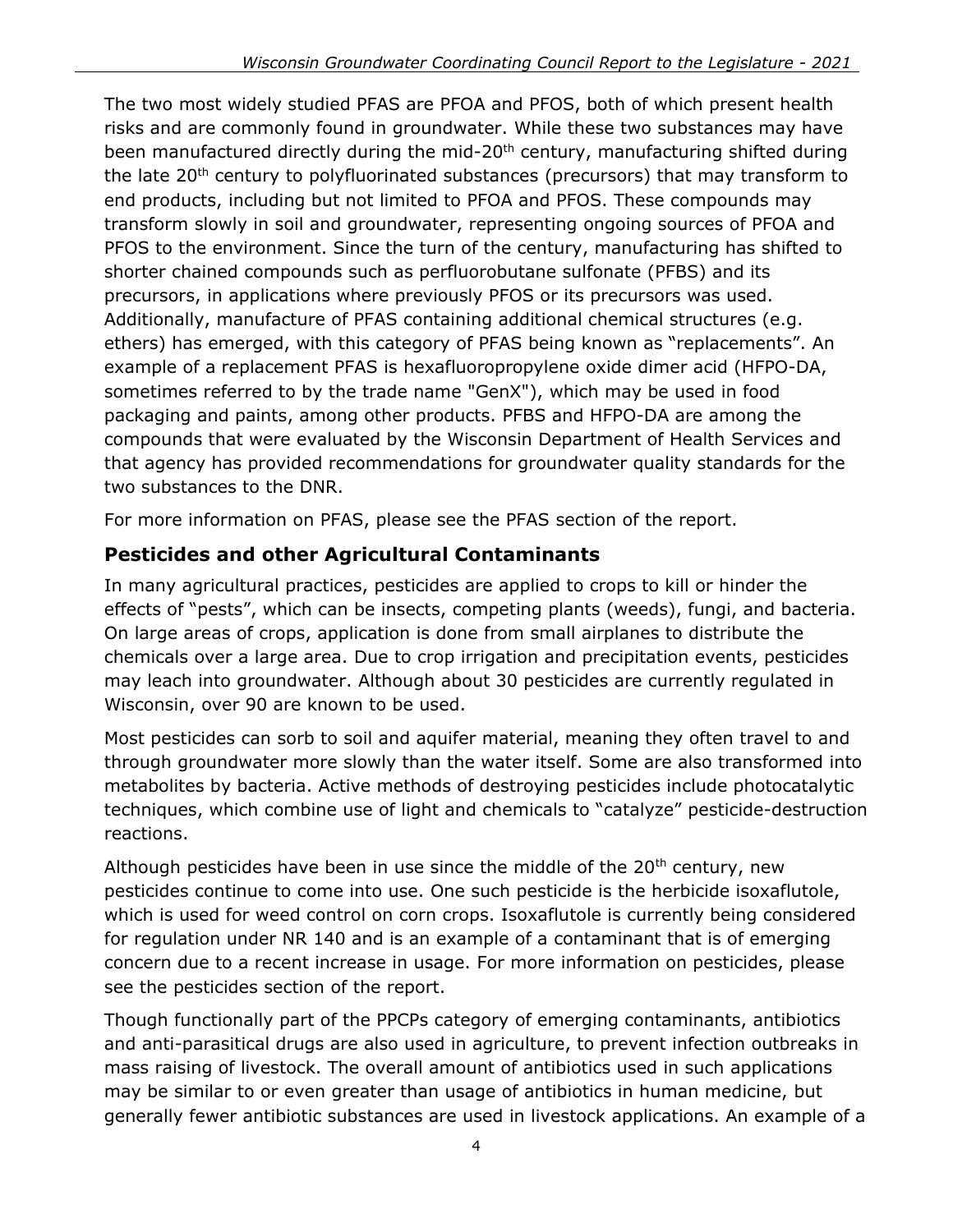livestock antibiotic is sulfamethazine. Sulfamethazine has a tendency to sorb to soil and can be transformed under toxic conditions, but it may not be fully degraded to naturally occurring chemicals. Another type of contaminant from agriculture is hormones. Steroid hormones have been found in a study of dairy wastewater (Zheng et al., 2008).

### **Microbial Contaminants**

Microbial contaminants such as viruses and pathogenic bacteria can be contaminants in groundwater. In fact, most bacteria that exist in the natural environment are thought to present little if any human health risk. Some bacteria can also improve water quality by degrading other emerging contaminants (e.g. PPCPs). However, a few bacteria are pathogenic (disease causing) and can cause human health impacts. Areas where soil is thin and groundwater supplies are drawn from a carbonate (limestone/dolomite) bedrock aquifer may be especially susceptible to microbial contamination.

Two sources of microbial contaminants are manure from livestock and human sanitary sewage. Pathogenic microbes from these sources may cause gastrointestinal illnesses, sometimes severe. A common type of enteric bacteria (bacteria that reside in the gut of humans and other animals) is *Escherichia coli* (commonly referred to as *E. coli*). Most *E. coli* strains are harmless, but pathogenic strains exist, for example the Shiga toxinproducing strain *E. coli* O157:H7. Water tests for *E. coli* detect a strain of *E. coli* that itself is harmless, but which is a good indicator that pathogenic microbes may be present.

Viruses in groundwater include norovirus, adenovirus and enterovirus. Viruses generally cannot reproduce without a host, but they can infect bacteria. A virus that infects, or replicates within bacteria is referred to as a "bacteriophage" (or simply "phage"). This usage of bacteria as hosts may enable viruses to survive longer in groundwater.

Antibiotic resistance is considered by the World Health Organization to be a major threat to health, food security, and development. After usage of an antibiotic, there is a tendency for bacteria that survived previous applications of the substance to become a larger part of the overall bacterial population—this phenomenon is antibiotic resistance. While antibiotics are used in both human and veterinary medicine, a greater number of antibiotic compounds are thought to be used in humans. As a consequence of antibiotic use in human medicine, multi-resistant bacteria (i.e., bacteria resistant to more than one antibiotic) have been found in clinical settings. Antibiotic resistance has been found in municipal wastewater discharge in studies in Europe, with patterns indicating that the resistance developed in clinical settings is spreading into the environment (Pärnänen et al. 2019). In another study, a strain of *E. coli* resistant to multiple antibiotics was found in hospital wastewater, although community wastewater appeared to be a greater overall contributor of antibiotic resistance (Paulshus et al. 2019). In a study of groundwater impacted by dairies in California (Li et al. 2014), antibiotic resistant *E. coli* bacteria were found in one sample, indicating potential for antibiotic resistant bacteria to be present in groundwater.

For more information on microbial pathogen, see the Pathogens section of the report.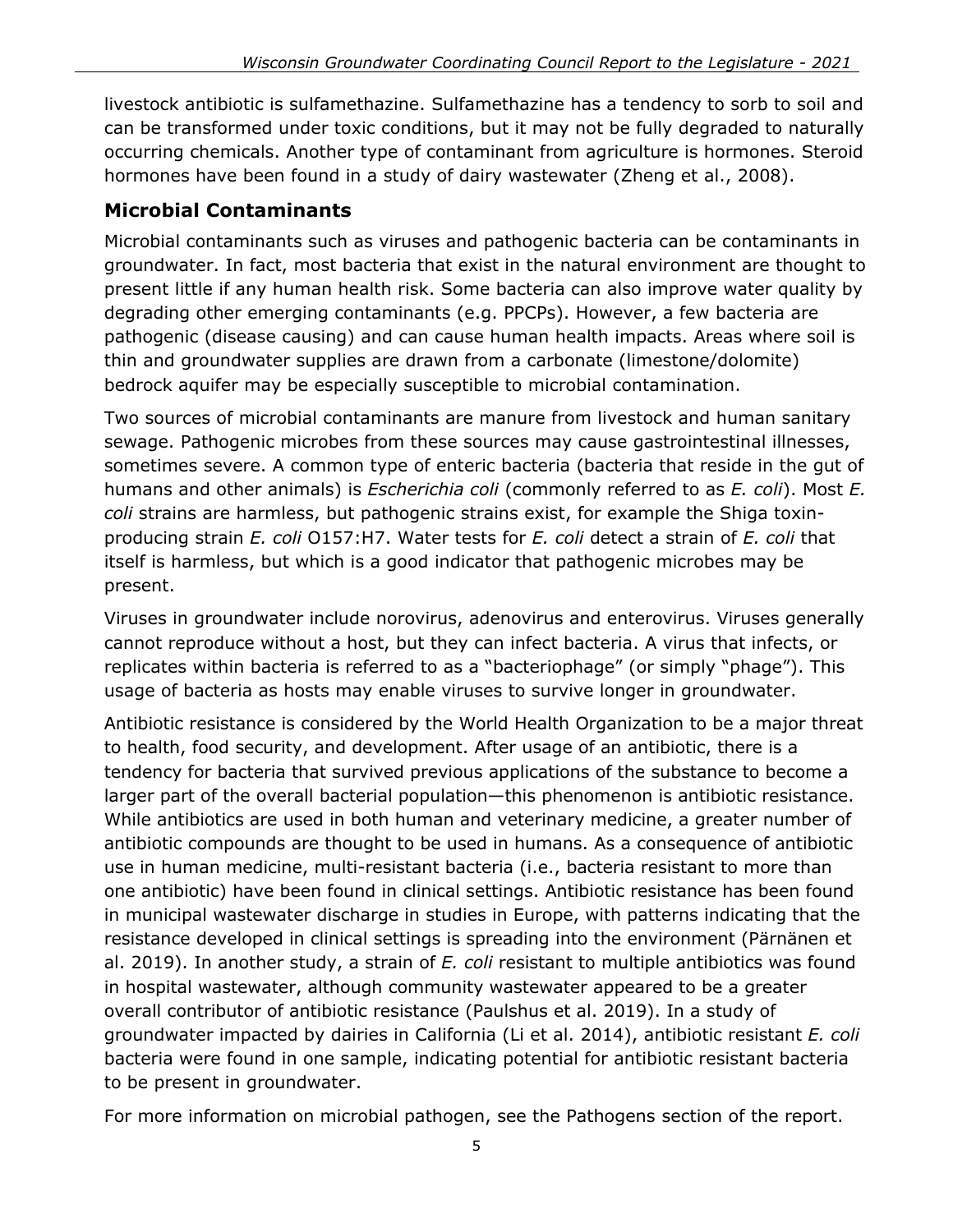# **Microplastics**

Microplastics are small pieces of plastic, often less than 1 millimeter in size. The name "micro" broadly refers to the size range of micrometers—a micrometer is one onethousandth of a millimeter. Some microplastics are produced at this size for specific (industrial) purposes, while others are breakdown products of larger plastics (SAPEA, 2019). Microplastics have been found in marine environments for decades (Rochman, 2018), but more recently are being discovered in terrestrial environments, including Lake Michigan (Mason et al., 2016). A recent study published in the journal *Science* found atmospheric deposition of on average 132 plastics per square meter every day on western U.S. protected lands (Brahney et al., 2020). Microplastics appear to accumulate in soils, including ones used for agriculture (Rochman, 2018). A recent study found microplastics—possibly leaked from septic systems—in karst groundwater in Illinois (Panno et al., 2019). While infiltration of water through soils might slow, minimize, or prevent the spread of microplastics into groundwater due to the filtering effect of soils, karst groundwater is particularly susceptible to contamination because water often is present in open fractures. While Wisconsin also has near-surface karst groundwater in some parts of the state, no studies of microplastics in the State's groundwaters are known.

# **Other Emerging Contaminants**

Emerging contaminants not discussed above but which have been studied worldwide include flame retardants, phthalates and other plasticizers, and nanomaterials. Flame retardants are substances that are added to household, commercial building or other products to reduce flammability. A subset of flame retardants of particular concern are brominated compounds, such as polybrominated diphenyl ethers (often abbreviated "PBDEs") and polybrominated biphenyls (often abbreviated "PBBs").

Phthalates are used in bendable plastics as softening agents but are not chemically bound to the plastic and can leach out into water. Research indicates that they might not bioaccumulate (unlike many other synthetic organic compounds), but they have been found to be endocrine disrupting compounds, or substances that disrupt endocrine systems of humans and animals.

Nanomaterials are industrially produced physical particles that are between approximately 1 and 100 nanometers in size (there are one million nanometers in one millimeter). They have diverse uses in industry and commercial products, such as electronic components, paints and coatings, ultraviolet blockers in sunscreens, telecommunication, packaging materials and auto parts.

## **Occurrence in Wisconsin**

The occurrence of emerging contaminants in Wisconsin is not easily generalized, but several studies supported by the GCC have investigated the potential for certain emerging contaminants to enter groundwater from specific sources.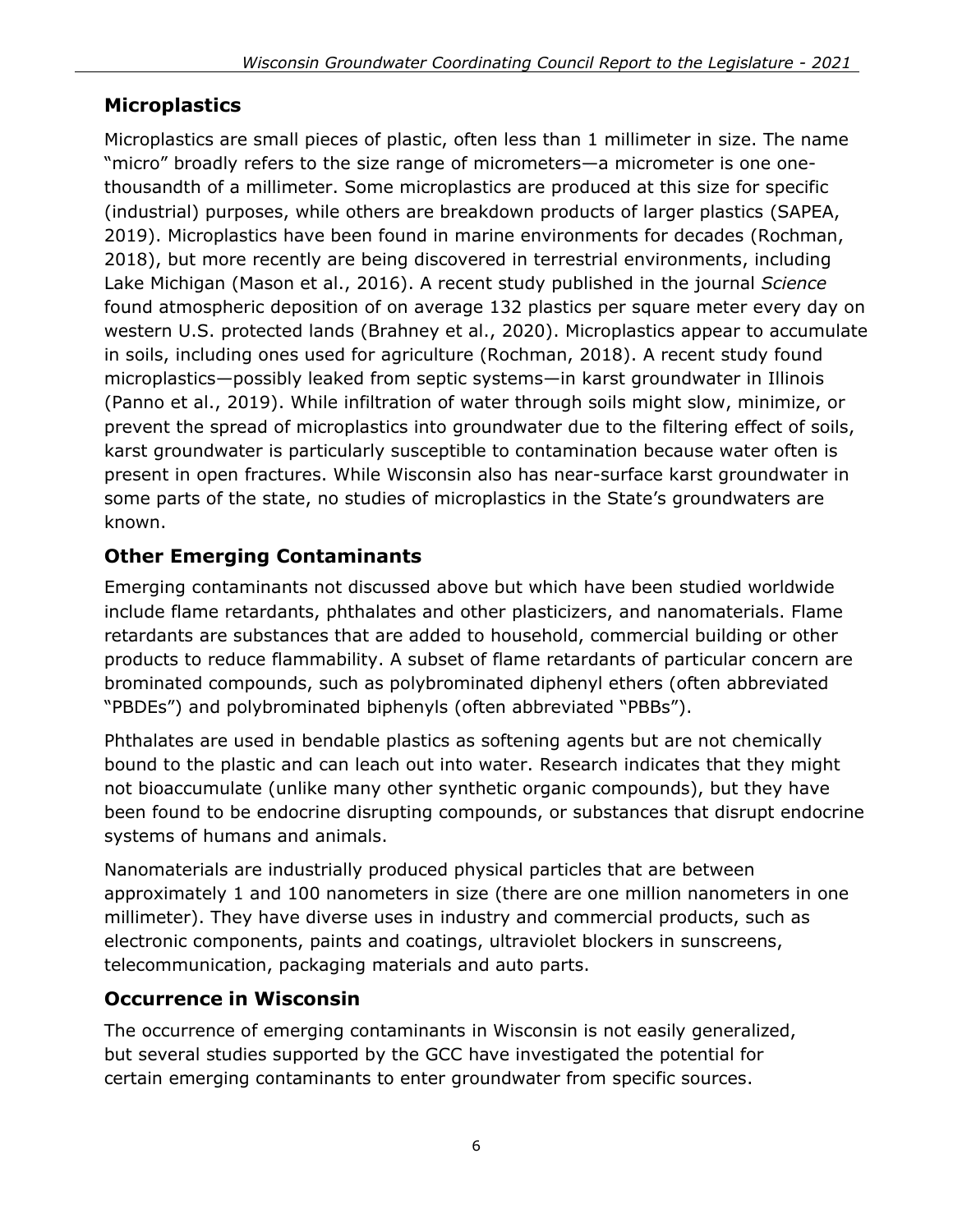#### **PFAS**.

For information on the occurrence of PFAS in Wisconsin's groundwater, please see the PFAS section.

#### **Pharmaceuticals and Personal Care Products**.

Antibiotics have been detected in treated wastewater effluent from facilities across the state, with very low concentrations of tetracycline and sulfamethoxazole detected in groundwater directly adjacent to a wastewater treatment facility groundwater discharge site (Karthikeyan and Bleam, 2003). Acetaminophen (Tylenol), paraxanthine (a caffeine metabolite) and the hormones estrone and β-estradiol have been detected in private on-site wastewater treatment system (POWTS) effluent in a Dane County study (Bradbury and Bahr, 2005), and estrogenic endocrine disrupting compounds (EDCs) were detected in POWTS effluent in a southeast Wisconsin study (Sonzogni et al., 2006). Neither study detected these compounds in groundwater. A follow up study at the Dane County site, ten years after subdivision development, however, found a number of contaminants that may have moved from POWTS discharge into groundwater. Artificial sweeteners—often used as an indicator of municipal wastewater effluent—were found in



Pete Chase and Jacob Krause, WGNHS, install well casing during a WGRMP-funded experiment designed to improve understanding of virus transport from wastewater to drinking water wells. *Photo: Blake Russo-Nixon*.

seven of ten monitoring wells and two water supply wells.

#### **Microbial pathogens.**

Human enteric virus indicators and pathogenic bacteria indicators have been found in groundwater supply wells in the Madison area (Bradbury et al., 2015). Studies also suggest human enteric viruses from wastewater sources may be present in private and public drinking water wells across the state (Borchardt et al., 2003a, 2003b, 2004, 2007; Bradbury et al. 2013).



Nested piezometers installed for monitoring groundwater levels and sampling for groundwater contaminants near Spring Green. Photo: Blake Russo-Nixon.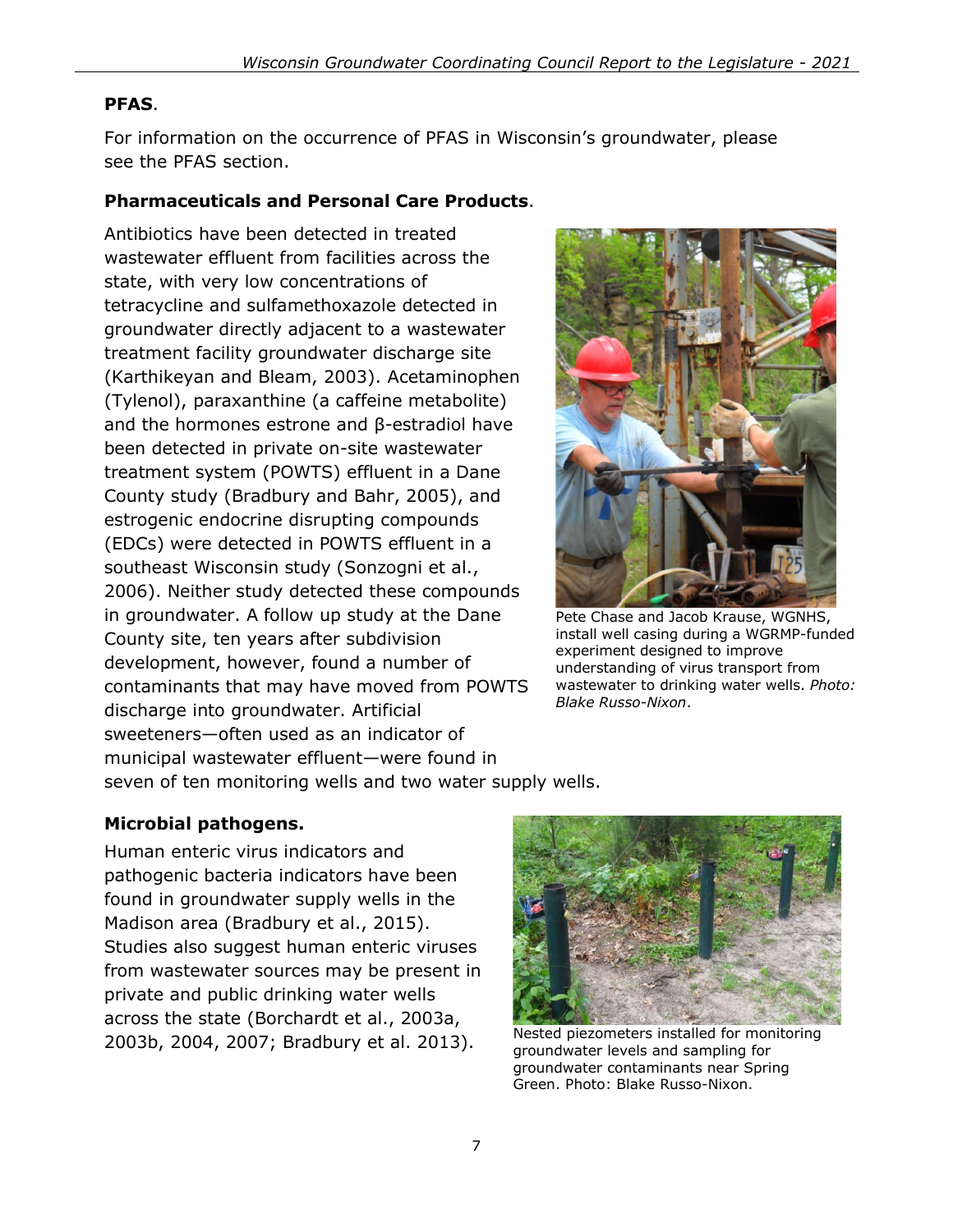### **Pesticides**.

For information on the occurrence of pesticides in Wisconsin's groundwater, see the pesticides section.

## **GCC Agency Actions**

By definition, much is unknown about emerging contaminants, so an important role of the GCC is supporting research studies that further scientific understanding of these substances. In addition to the many studies mentioned above that tested for occurrence of emerging contaminants, other WGRMP-funded projects have explored pathways of contaminant transport. One group of these studies investigated factors that affect the mobility and fate of antibiotics in the subsurface (Gao and Pedersen, 2005 and 2010; Gu and Karthikian, 2005a, 2005b, 2008; Gu et al., 2007; Sibley and Pedersen, 2008; Pedersen et al., 2009). This body of work has helped describe under what conditions specific antibiotic compounds bind to soil, which is important for assessing the risk to groundwater from antibiotics in wastewater sources.

Health effects of emerging contaminants vary and are not always well understood. Some emerging contaminants, including some pesticides and PPCPs, act as endocrine disrupting compounds (EDCs), which adversely affect the behavior of natural hormones in animals and humans. EDCs include both anthropogenic chemicals, such as pesticides and plasticizers, and naturally occurring compounds like steroids and plant-produced estrogens. Scientific studies suggest toxic endpoints varying by compound, with possible health effects including developmental, reproductive, neurologic and immune problems, as well as cancer (NIH, 2010). In many cases, more research is needed.

Periodic groundwater monitoring in areas known to be vulnerable to emerging contaminants is another way in which GCC agencies coordinate efforts to understand emerging contaminants. DATCP's regular statistical survey of agricultural chemicals and targeted monitoring programs in agricultural areas are examples of this. The DNR also regularly reviews groundwater data from near active and closed landfills, mining operations and hazardous waste remediation sites to gather information on potential sources of emerging contaminants.

### **Future Work**

In Wisconsin law, there is an established process for regulated facilitates to review groundwater monitoring data and identify contaminants of emerging concern (WI [160.27\)](http://docs.legis.wisconsin.gov/statutes/statutes/160/27). A fundamental component of this process is the long-term groundwater monitoring data itself, so maintenance and expansion of current networks is an ongoing priority for the GCC.

The US Environmental Protection Agency (EPA) also has a process for regularly gathering data on emerging contaminants and assessing potential risks nationwide. The Unregulated Contaminant Monitoring Rule (UCMR) provides for monitoring of unregulated contaminants every five years, in all large (serving > 10,000 people) and a sample of small (serving < 10,000 people) public water systems. The Third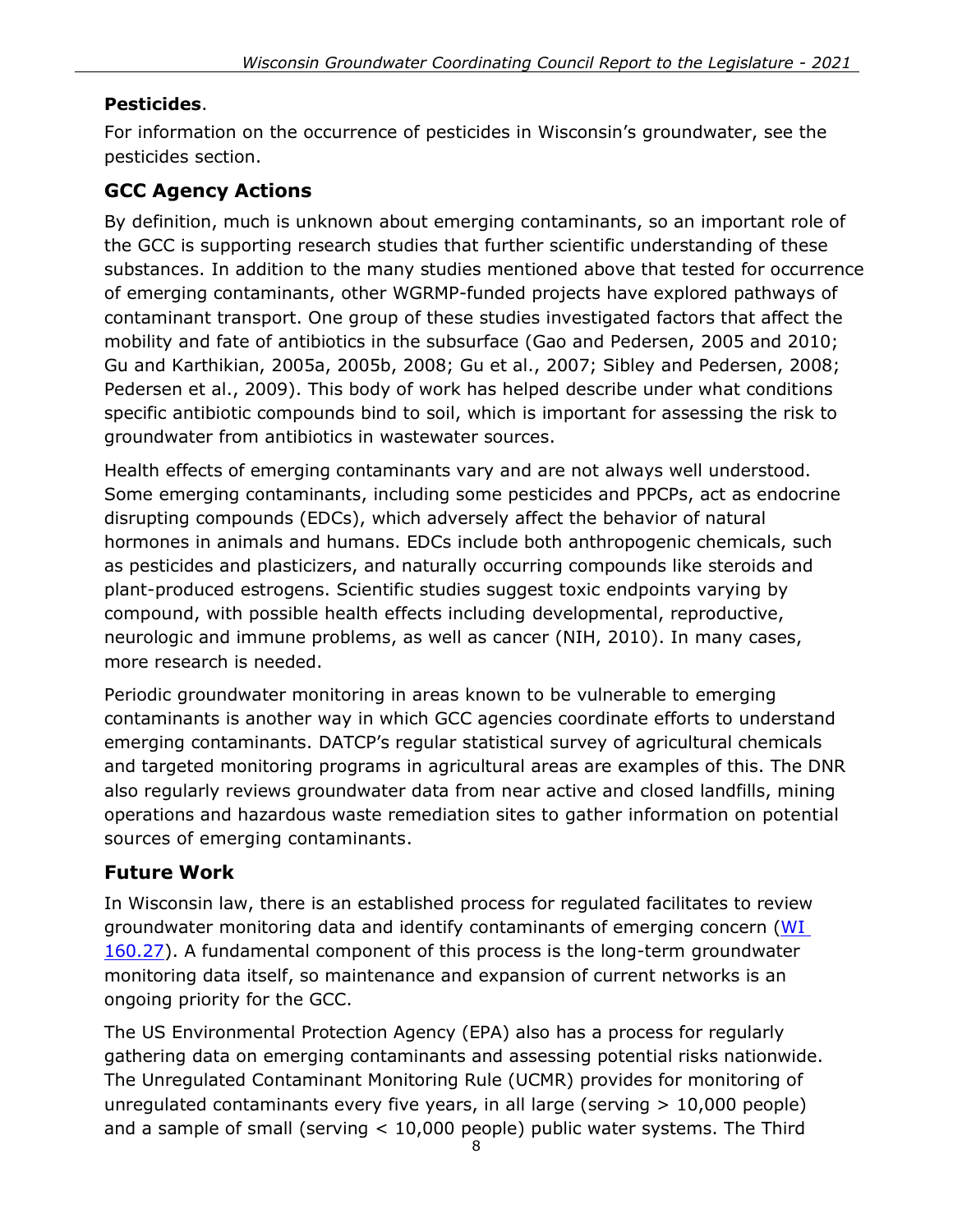UCMR (UCMR3) monitoring period was completed in 2015. Monitoring for the Fourth UCMR (UCMR4) began during 2018 and focused on select pesticides and several naturally occurring compounds. The Fifth UCMR (UCMR5) will begin in 2023 and will focus on PFAS, with an expanded analyte list and lower detection limits compared to UCMR3. Data collected at Wisconsin public water supply systems during UCMR monitoring along with GCC-supported monitoring and occurrence study results provide valuable information on the occurrence of emerging contaminants in Wisconsin's groundwater resources.

The US EPA also maintains a [Contaminant](https://www.epa.gov/ccl) Candidate List (CCL) of physical, chemical, biological and radiological substances that might potentially be found in drinking water. Potential contaminants listed on the CCL are substances not currently subject to federal Safe Drinking Water Act (SDWA) regulation but are known, or anticipated to be present in public water supply systems. The US EPA evaluates occurrence data on these unregulated contaminants and this information assists with identification of potential emerging contaminants in Wisconsin groundwater.

Currently, there are no federal regulatory standards for PFAS associated with any environmental media. To address this regulatory gap, DNR is proceeding with NR 140 Cycle 10 rulemaking for a recommended standard of 20 ng/L for PFOA and PFOS, individually or combined. The DHS has provided recommendations for groundwater quality standards for sixteen other PFAS compounds as part of NR 140 Cycle 11. On June 23rd, 2021, the Natural Resources Board approved the NR 140 Cycle 11 statement of scope, allowing for rulemaking for those sixteen PFAS (and six pesticides) to proceed. Approved rulemaking may take up to 30 months to complete.

## **Further Reading**

[DNR overview of pharmaceuticals and PCPs in the environment](https://dnr.wisconsin.gov/topic/HealthWaste/Pharm.html)

DNR overview of per- [and polyfluoroalkyl substance](https://dnr.wisconsin.gov/topic/PFAS/Impacts.html) (PFAS) contamination

[Wisconsin Remediation and Redevelopment Database \(WRRD\)](https://dnr.wisconsin.gov/topic/Brownfields/WRRD.html)

[DATCP Groundwater Quality Reports](https://datcp.wi.gov/Pages/Programs_Services/GroundwaterReports.aspx)

[NIH factsheet on endocrine disruptors](https://www.niehs.nih.gov/health/materials/endocrine_disruptors_508.pdf)

[US EPA Third Unregulated Contaminant Monitoring Rule \(2012-2016\) fact sheets](https://www.epa.gov/dwucmr/fact-sheets-about-third-unregulated-contaminant-monitoring-rule-ucmr-3)

[US EPA Third Unregulated Contaminant Monitoring Rule \(2012-2016\) data summary](https://www.epa.gov/dwucmr/data-summary-third-unregulated-contaminant-monitoring-rule)

[US EPA Fourth Unregulated Contaminant Monitoring Rule \(2017-2021\) information](https://www.epa.gov/dwucmr/fourth-unregulated-contaminant-monitoring-rule)

### **References**

Brahney, J., Hallerud, M., Heim, E., Hahnenberger, M., Sukumaran, S., 2020. Plastic rain in protected areas of the United States. Science 368, 1257–1260. <https://doi.org/10.1126/science.aaz5819>

Bauer-Dantoin, A., S. Wingert, K. Fermanich, M. Zorn. 2013. Well Water in Karst Regions of Northeastern Wisconsin Contains Estrogenic Factors, Nitrate, and Bacteria. Water Environment Research, 85(4):318-326. (Wisconsin groundwater management practice monitoring project, WR08R004).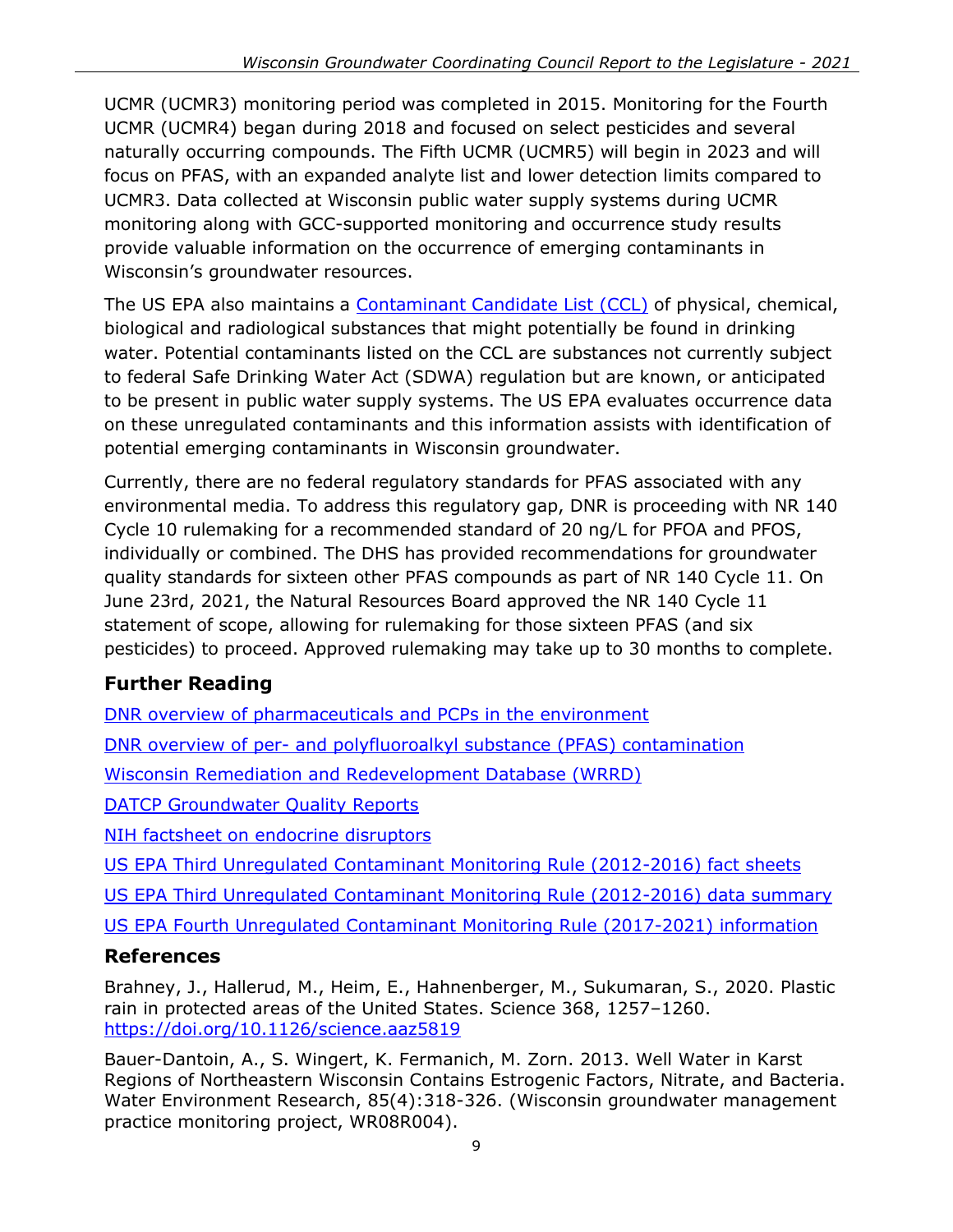Borchardt, M. A., P. D. Bertz, S. K. Spencer, D. A. Battigelli. 2003a. Incidence of enteric viruses in groundwater from household wells in Wisconsin. Applied and Environmental Microbiology, 69(2):1172- 1180.

Borchardt, M. A., P. H. Chyou, E. O. DeVries, E. A. Belongia. 2003b. Septic system density and infectious diarrhea in a defined population of children. Environmental Health Perspectives, 111(5):742-748. Available at

<http://www.ncbi.nlm.nih.gov/pmc/articles/PMC1241485/>

Borchardt, M.A., N. L. Haas, R. J. Hunt. 2004. Vulnerability of municipal wells in La Crosse, Wisconsin, to enteric virus contamination from surface water contributions. Applied and Environmental Microbiology, 70(10): 5937-5946. Available at <http://www.ncbi.nlm.nih.gov/pmc/articles/PMC522136/>

Borchardt, M.A., K. R. Bradbury, M. B. Gotkowitz, J. A. Cherry, B. L. Parker. 2007. Human enteric viruses in groundwater from a confined bedrock aquifer. Environmental Science & Technology 41(18):6606- 6612.

Bradbury, K.R. and J. Bahr. 2005. Monitoring and predictive modeling of subdivision impacts on groundwater in Wisconsin. Wisconsin groundwater management practice monitoring project, DNR-178. Available at <http://digital.library.wisc.edu/1711.dl/EcoNatRes.BradburyMonitor>

Bradbury, K.R., M. A. Borchardt, M. B. Gotkowitz, S. K. Spencer, J. Zhu, R. J. Hunt. 2013. Source and transport of human enteric viruses in deep municipal water supply wells. Environmental Science & Technology, 47(9):4096-4103.

Bradbury, K.R., T.W. Rayne, and J.J. Krause. 2015. Impacts of a rural subdivision on groundwater: results of a decade of monitoring. Wisconsin groundwater management practice monitoring project, DNR-217.

DATCP, 2017. Groundwater Quality: Agricultural Chemicals in Wisconsin Groundwater. Wisconsin Department of Agriculture, Trade and Consumer Protection, Water Quality Section, ARM Pub 264. 26 pp. Available via email request at [datcppublicrecords@wi.gov](mailto:datcppublicrecords@wi.gov)  or online at [https://datcp.wi.gov/Pages/Programs\\_Services/GroundwaterReports.aspx](https://datcp.wi.gov/Pages/Programs_Services/GroundwaterReports.aspx)

Gao, J. and J.A. Pedersen. 2005. Adsorption of sulfonamide antimicrobial agents to clay minerals. Environmental Science & Technology, 39:9509-9516.

Gao, J. and J.A. Pedersen. 2010. Sorption of sulfonamides to humic acid–clay complexes. Journal of Environmental Quality, 39:228–235.

Gu, C., K.G. Karthikeyan. 2005a. Interaction of tetracycline with aluminum and iron hydrous oxides. Environmental Science & Technology, 39:2660-2667.

Gu, C. and K.G. Karthikeyan. 2005b. Sorption of the antimicrobial ciprofloxacin to aluminum and iron hydrous oxides. Environmental Science & Technology, 39(23):9166- 9173

Gu, C, K.G. Karthikeyan, S. D. Sibley, and J.A. Pedersen. 2007. Complexation of the antibiotic tetracycline with humic acid. Chemosphere, 66:1494–1501.

Gu, C. and K.G. Karthikeyan. 2008. Sorption of tetracycline to humic-mineral complexes. Journal of Environmental Quality, 37:704–711.

Hemming, J., M. Mieritz, C. Hedman, S. Havens and M. Shafer. 2013. Potential of hormones from livestock operations to contaminate groundwater. Wisconsin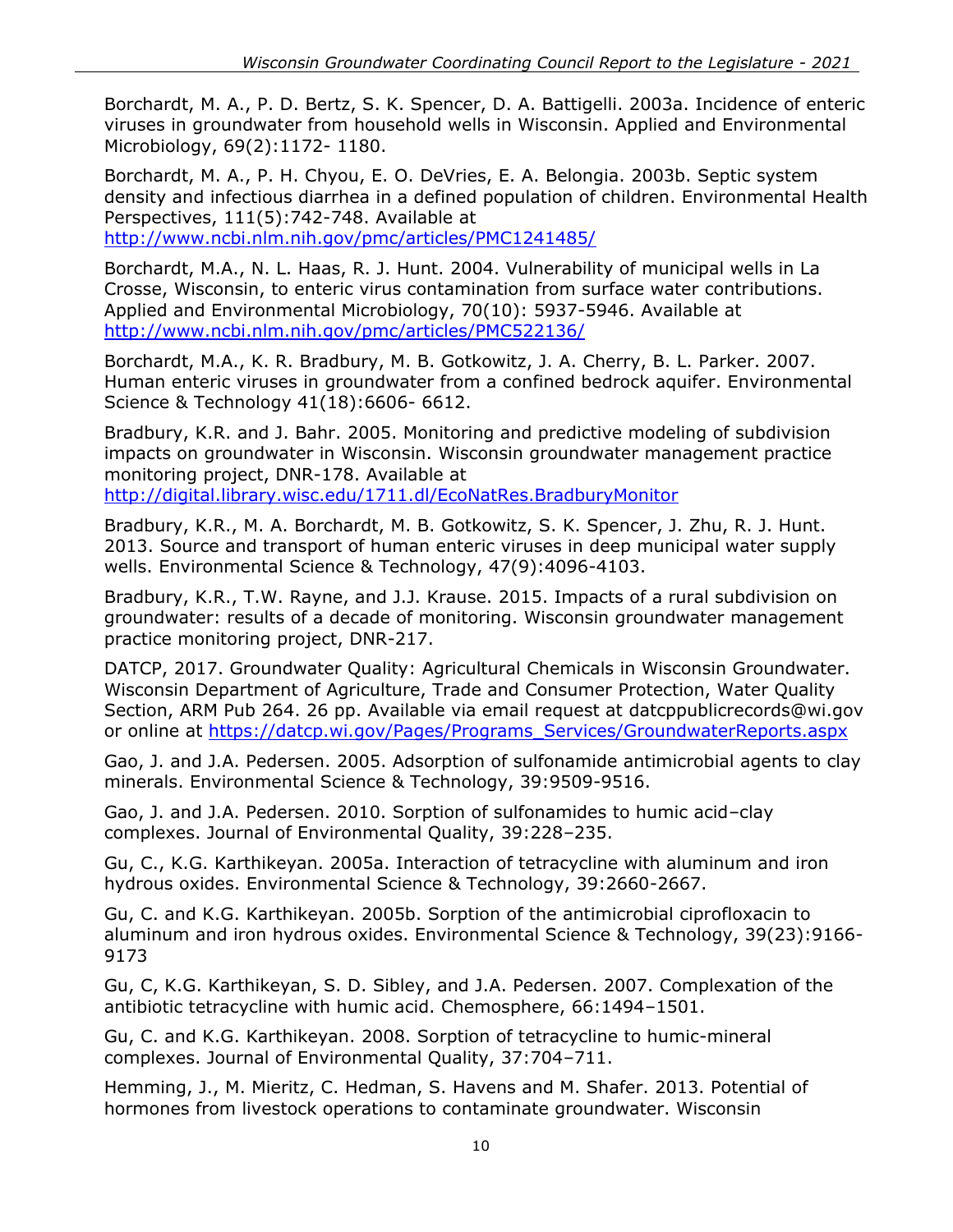groundwater management practice monitoring project, DNR-203. Available at <http://digital.library.wisc.edu/1711.dl/EcoNatRes.HemmingHormones>

Karthikeyan, K.G. and W.F. Bleam. 2003. Occurrence of antibiotics in wastewater effluents and their mobility in soils: A case study for Wisconsin. Wisconsin groundwater management practice monitoring project, DNR-169. Available at <http://digital.library.wisc.edu/1711.dl/EcoNatRes.KarthikeyanOccurr>

Li, Xunde, Naoko Watanabe, Chengling Xiao, Thomas Harter, Brenda McCowan, Yingjia Liu, and Edward R. Atwill. 2014. Antibiotic-Resistant E. Coli in Surface Water and Groundwater in Dairy Operations in Northern California. Environmental Monitoring and Assessment 186 (2): 1253–60.<https://doi.org/10.1007/s10661-013-3454-2>

Luczaj, J.A., M. Zorn, J. Baeten. 2013. An evaluation of the distribution and sources of dissolved strontium in the groundwater of eastern Wisconsin, with a focus on Brown and Outagamie counties. Wisconsin groundwater management practice monitoring project, WR12R004.

Mason, S.A., Kammin, L., Eriksen, M., Aleid, G., Wilson, S., Box, C., Williamson, N., Riley, A., 2016. Pelagic plastic pollution within the surface waters of Lake Michigan, USA. J. Gt. Lakes Res. 42, 753–759.<https://doi.org/10.1016/j.jglr.2016.05.009>

McMahon, K. 2006. Evaluation of on-site wastewater treatment as a source of antibiotic resistance genes in groundwater. Wisconsin groundwater management practice monitoring project, WR05R006.

NIH. 2010. Endocrine Disruptors. National Institute of Environmental Health Services. Available at <https://www.niehs.nih.gov/health/topics/agents/endocrine/index.cfm>

Panno, S.V., Kelly, W.R., Scott, J., Zheng, W., McNeish, R.E., Holm, N., Hoellein, T.J., Baranski, E.L., 2019. Microplastic Contamination in Karst Groundwater Systems. Groundwater 57, 189–196. https://doi.org/10.1111/gwat.12862

Pärnänen, Katariina M. M., Carlos Narciso-da-Rocha, David Kneis, Thomas U. Berendonk, Damiano Cacace, Thi Thuy Do, Christian Elpers, et al. 2019. Antibiotic Resistance in European Wastewater Treatment Plants Mirrors the Pattern of Clinical Antibiotic Resistance Prevalence. Science Advances 5 (3): eaau9124. <https://doi.org/10.1126/sciadv.aau9124>

Paulshus, Erik, Inger Kühn, Roland Möllby, Patricia Colque, Kristin O'Sullivan, Tore Midtvedt, Egil Lingaas, Rune Holmstad, and Henning Sørum. 2019. Diversity and Antibiotic Resistance among Escherichia Coli Populations in Hospital and Community Wastewater Compared to Wastewater at the Receiving Urban Treatment Plant. Water Research 161 (September): 232–41.<https://doi.org/10.1016/j.watres.2019.05.102>

Pedersen, J. A., and K.G. Karthikeyan. 2005. Fate of representative fluoroquinolone, macrolide, sulfonamide and tetracycline antibiotics in subsurface environments. Wisconsin groundwater management practice monitoring project, WR03R008.

Pedersen, J.A., K.G. Karthikeyan, and H.M Bialk. 2009. Sorption of human and veterinary antibiotics to soils. Natural Organic Matter and its Significance in the Environment. Wu, F.; Xing, B. (eds). Science Press: Beijing, China, pp. 276-299.

Rochman, C.M., 2018. Microplastics research—from sink to source. Science 360, 28–29. <https://doi.org/10.1126/science.aar7734>